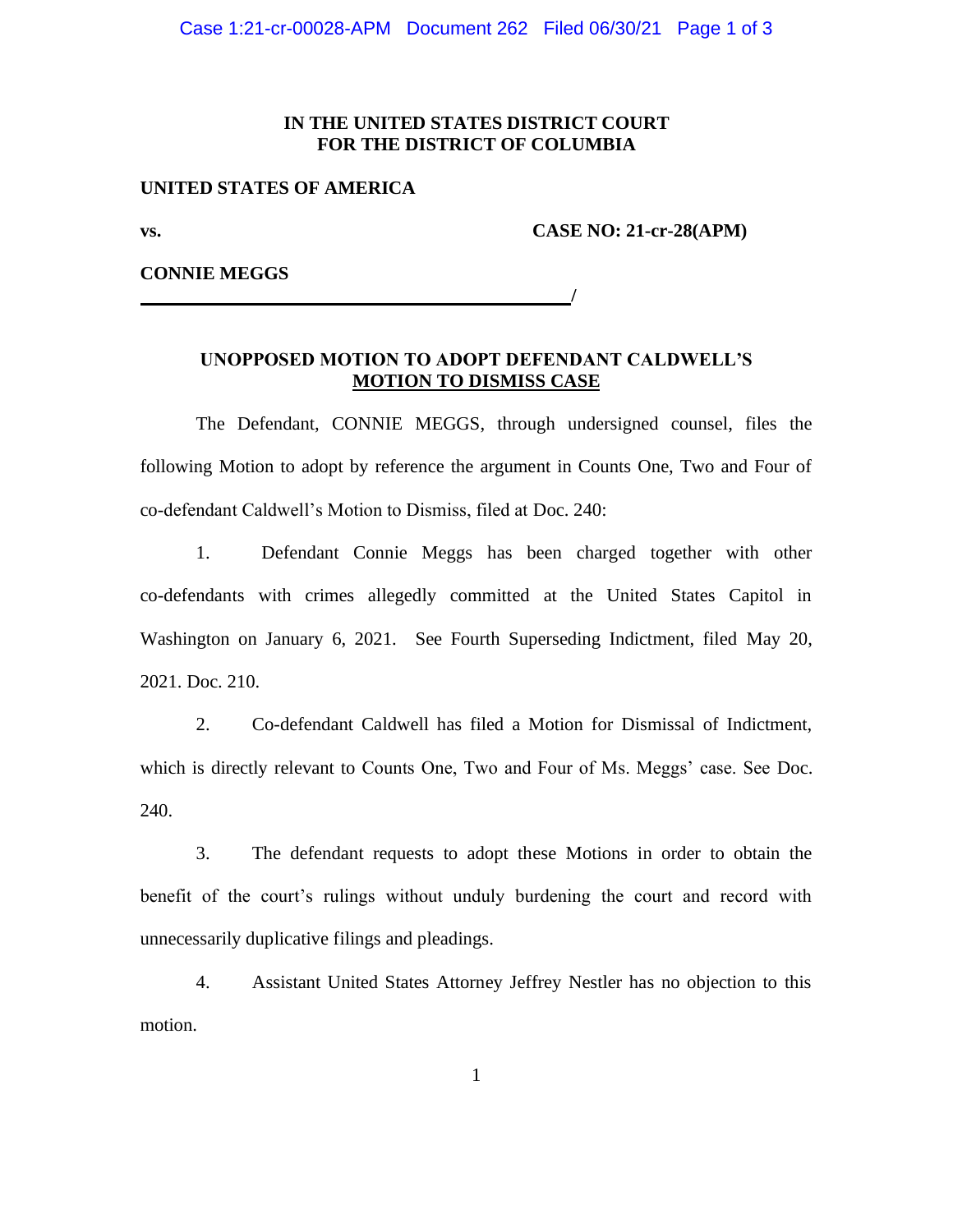#### **MEMORANDUM OF LAW**

This Circuit has allowed the adoption by reference of arguments submitted by co-defendants, "but only to the extent [the Court] can readily apply the proponent's arguments to the adopter's case." *United States v. Straker*, 800 F.3d 570, 594 n.5 (D.C. Cir. 2015). The Court in *Straker* addressed the issue of adoption by reference of common appellate issues pursuant to Federal Rule of Appellate Procedure 28(i). *Straker, Id,* at n.1. However, the holding in *Straker* is properly applied to adoption by reference of arguments submitted by co-defendants in district court.

The factual portions of Counts One and Two of the Fourth Superseding Indictment are identically charged to Mr. Caldwell and Ms. Meggs. The argument to dismiss Counts One and Two of the Fourth Superseding Indictment are equally identically charged. The Court's ruling on Mr. Caldwell's motion on Counts One and Two will turn on the legal determination whether the allegations in the indictment state a cause of action, the result of which would be directly applicable to Connie Meggs.

As to Count Four, Connie Meggs acknowledges the indictment asserts she entered the Capitol building. However, to the extent the Court's ruling requires a legal determination whether the Capitol grounds and building constituted a "restricted area" at the time of all the defendants' presence there, the arguments put forward by Caldwell will apply equally to Connie Meggs.

WHEREFORE, the defendant, CONNIE MEGGS, respectfully requests this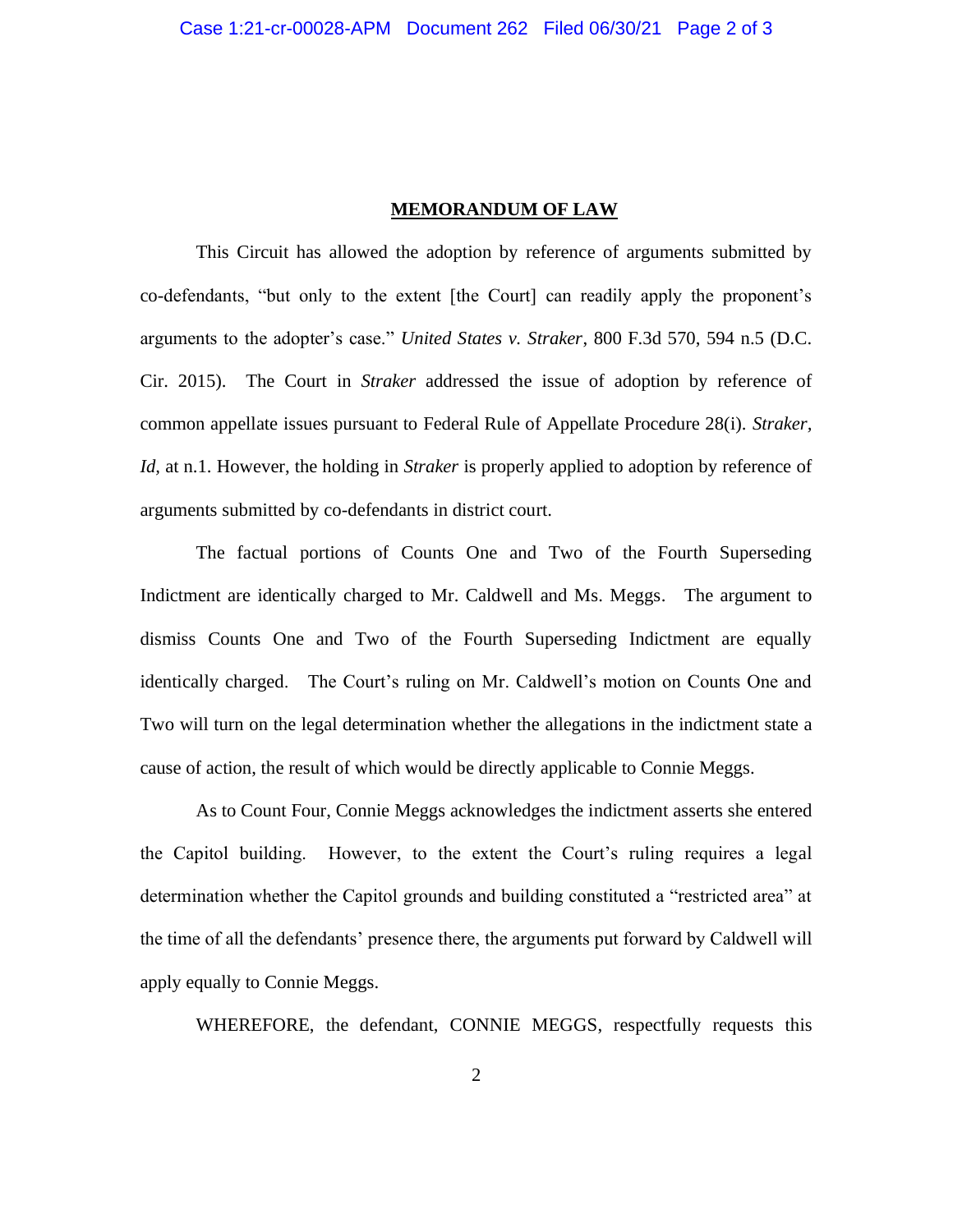#### Case 1:21-cr-00028-APM Document 262 Filed 06/30/21 Page 3 of 3

Honorable Court grant this Motion and enter its Order allowing the adoption by reference by Connie Meggs of the argument in Counts One, Two and Four of co-defendant Caldwell's Motion to Dismiss.

#### RESPECTFULLY SUBMITTED,

/s/Mary K. Anderson MARY K. ANDERSON Florida Bar No. 0038369 P.O. Box 683 Highland City, FL 33846-1175 telephone: (863) 398-7215 e-mail: mkandersonlaw@gmail.com Attorney for Connie Meggs

## **CERTIFICATE OF SERVICE**

 I HEREBY CERTIFY that on June 30, 2021 I electronically filed the foregoing with the Clerk of the Court by using the CM/ECF system, which will send a notice of electronic filing to counsel for the government.